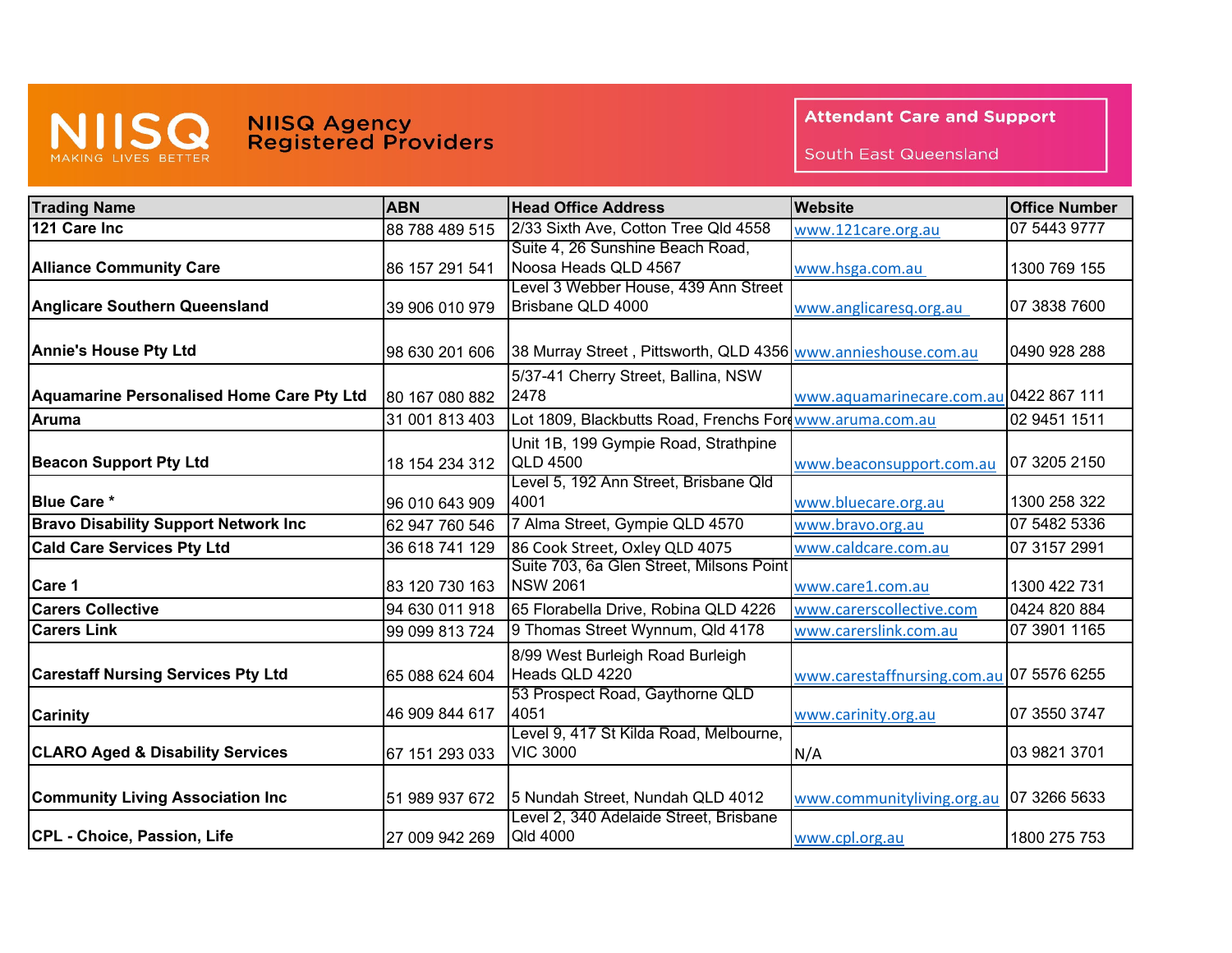|                                                |                | 1/20 Graystone Street, Tingalpa, Qld,  | www.directcareresources.co    |              |
|------------------------------------------------|----------------|----------------------------------------|-------------------------------|--------------|
| <b>Direct Care Resources</b>                   | 71 388 125 501 | 4173                                   | m.au                          | 07 3343 5246 |
|                                                |                | 606 Sherwood Road, Sherwood,           |                               |              |
| <b>Drake Medox</b>                             | 42 004 939 771 | Queensland 4075                        | www.drakemedox.com.au         | 1300 360 070 |
| <b>Executive Care Group incorporating Care</b> |                | Level 5, 300 Ann Street Brisbane Qld   | www.careagencyservices.com    |              |
| <b>Agency Services (CAS)</b>                   | 62 250 080 443 | 4000                                   | .au                           | 07 3733 1827 |
| Fairhaven Support Services Pine Mountain       | 71 090 416 318 | 89 Bayley Rd, Blacksoil, 4306          | www.fhcc.com.au               | 1800 870 170 |
| <b>Five Good Friends</b>                       | 87 605 031 249 |                                        | www.fivegoodfriends.com.au    | 1300 787 581 |
|                                                |                | 6 Canning Street, North Ipswich, Qld   |                               |              |
| <b>Focal Community Services</b>                | 67 343 639 607 | 4305                                   | www.focal.org.au              | 07 3812 2014 |
|                                                |                | 337a Bracken Ridge Road, Bracken       | www.focusedhealthcare.com     |              |
| <b>Focused Health Care</b>                     | 46 612 974 848 | Ridge, QLD 4017                        | au                            | 1300 201 351 |
|                                                |                | 4/661 Ruthven Street, South            |                               |              |
| <b>Focused on Care</b>                         | 31 629 335 539 | Toowoomba Qld 4350                     | www.focusedoncare.com.au      | 1300 144 422 |
|                                                |                | 36 Browning Street, South Brisbane     |                               |              |
| <b>GOC Care *</b>                              | 72 638 662 058 | <b>QLD 4101</b>                        | www.goccare.com.au            | 07 3249 1010 |
|                                                |                | 24/1 Colin Close, Currumbin Valley,    |                               |              |
| <b>Gold Coast Community Lifestyles</b>         | 41 675 485 810 | <b>QLD 4223</b>                        | www.gccl.org.au               | 07 5593 9069 |
|                                                |                | Level 1, 100 Ipswich Road,             | www.healthcareaustralia.com   |              |
| <b>Health Care Australia</b>                   | 95 108 180 589 | Woolloongabba QLD 4102                 | .au                           | 1300 422 247 |
|                                                |                | 6 Mountview Court, Highfields QLD      |                               |              |
| <b>Health N Home Pty Ltd</b>                   | 23 140 988 549 | 4352                                   | www.healthnhome.com.au        | 0408 993 259 |
| <b>Heart 2 Heart Disability Services</b>       | 74 553 137 240 |                                        | www.heart2heart.com.au        | 07 4179 0111 |
|                                                |                | Level 3 81 Flinders Street Adelaide    |                               |              |
| HenderCare                                     | 19 087 520 254 | 5000                                   | www.hendercare.com.au         | 1300 764 433 |
|                                                |                | Unit 3/7 Dover Drive, Burleigh Heads   | www.holisticnursingsolutions. |              |
| <b>Holistic Nursing Solutions (HNS)</b>        | 37 605 658 893 | <b>QLD 4217</b>                        | com.au                        | 07 5677 0153 |
|                                                |                | 5/9 Bulcock Street, Caloundra QLD      | www.homecareassistancesun     |              |
| Home Care Assistance Sunshine Coast            | 95 613 467 084 | 4551                                   | shinecoast.com.au             | 07 5491 6888 |
|                                                |                | 2/3 Mountbatten Avenue, Main Beach     | www.homecareaustralia.com     |              |
| Home Care Australia                            | 12 151 267 319 | <b>QLD 4217</b>                        | au                            | 1300 769 620 |
|                                                |                | 1/3 Woomba Place, Mooloolaba QLD       | www.homecaringsunshinecoa     |              |
| <b>Home Caring Sunshine Coast</b>              | 21 633 201 911 | 4557                                   | st.com.au                     | 07 5479 3073 |
| Home Insead East & South Brisbane*             | 67 832 075 132 | 48 Wharf Street, Kangaroo Point QLD 41 | www.homeinstead.com.au        | 07 3277 3077 |
| Home Instead Senior Care Maroochydore &        |                | 4/66 Duporth Avenue, Maroochydore      |                               |              |
| Noosa                                          | 67 611 951 896 | <b>QLD 4558</b>                        | www.homeinstead.com.au        | 07 5443 3562 |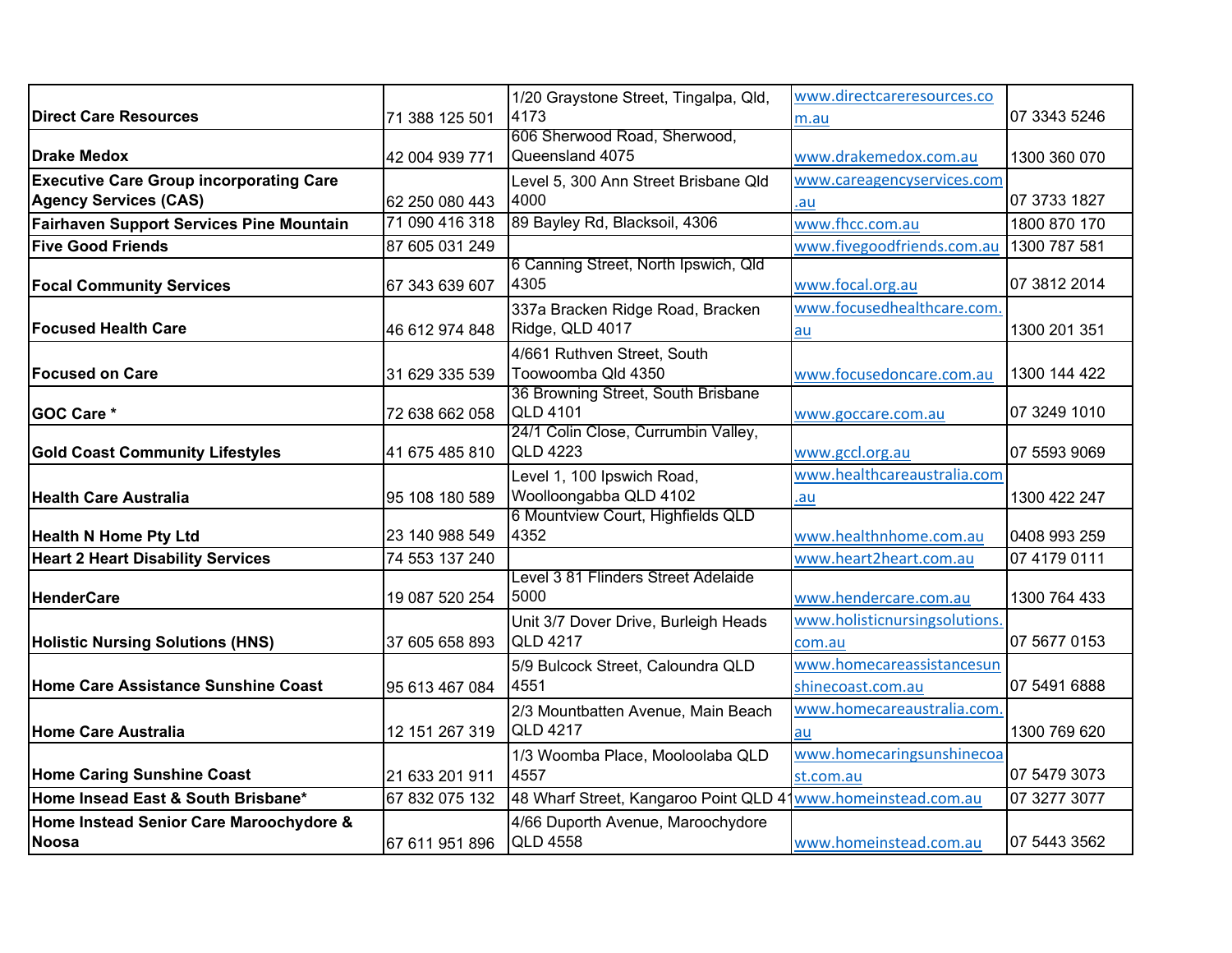| Individualised Lifestyle Support Services (ILS S87 632 737 332 |                | 86A Logan Reserve Road, Waterford Wowww.ilsupport.com.au        |                             | 1300 457 728  |
|----------------------------------------------------------------|----------------|-----------------------------------------------------------------|-----------------------------|---------------|
|                                                                |                | Level 5/269 Wickham Street, Fortitude                           |                             |               |
| <b>Interact Australia</b>                                      | 47 072 232 083 | Valley, QLD 4006                                                | www.interact.com.au         | 1300 388 873  |
| Islamic Women's Association of Australia Inc.                  |                | 11 Watland Street, Springwood QLD                               |                             |               |
| (IWAA)                                                         | 31 975 275 993 | 4119                                                            | www.iwaa.org.au             | 07 3208 6933  |
|                                                                |                |                                                                 |                             |               |
|                                                                |                | 1425 Anzac Avenue, Kallangur QLD                                | www.justbettercare.com/bris |               |
| Just Better Care Brisbane North                                | 23 606 958 454 | 4503                                                            | bane-north-outer/home       | 07 3056 0777  |
|                                                                |                |                                                                 | www.justbettercare.com/bris |               |
|                                                                |                | Unit 4/3368 Pacific Highway,                                    | bane-south-east-            |               |
| <b>Just Better Care Brisbane South/East</b>                    | 35 616 225 248 | Springwood QLD 4127                                             | toowoomba/home              | 07 3272 9555  |
|                                                                |                | Unit 1, 220 Varsity Parade, Varsity                             | www.justbettercare.com/gol  |               |
| <b>Just Better Care Gold Coast</b>                             | 78 214 410 598 | Lakes, QLD 4227                                                 | d-coast/home                | 07 5577 3600  |
|                                                                |                | 2/2 Coora Crescent Currimundi QLD                               | www.justbettercare.com/sun  |               |
| <b>Just Better Care Sunshine Coast</b>                         | 50 161 454 860 | 4551                                                            | shine-coast/home            | 07 5353 5111  |
|                                                                |                |                                                                 | www.libertycommunity.org.a  |               |
| <b>Liberty Community Connect Inc</b>                           | 34 180 958 508 | 31 Martin Street Nerang QLD 4211                                | <u>u</u>                    | 07 5578 1668  |
|                                                                |                | Level 17, 241 Adelaide Street Brisbane                          |                             |               |
| <b>McArthur</b>                                                | 51 078 078 341 | <b>QLD 4000</b>                                                 | www.mcarthur.com.au         | 07 3211 9700  |
|                                                                |                |                                                                 | www.mercycommunity.org.a    |               |
| <b>Mercy Community</b>                                         | 51 166 477 318 | 131 Queens Road, Nudgee QLD 4014                                | u.                          | 07 3866 4160  |
| <b>Mobile Attendant Care Service</b>                           | 33 056 258 032 | 77 Leckie Road Kedron QLD 4031                                  | www.macsinc.org.au          | 07 3857 0333  |
| <b>Momentum Collective</b>                                     | 54 213 576 984 | 35 Wharf Street, Tweed Heads NSW 24 www.mymomentum.org.au       |                             | 1300 900 0191 |
| <b>More than Support</b>                                       | 79 633 021 520 | 93 Albatross Ave., Mermaid Beach, QLD www.morethansupport.com.a |                             | 1300 896 820  |
|                                                                |                | Level 2B, 19 Lang Parade, Milton QLD                            |                             |               |
| MS Queensland, Spark Neurocare                                 | 56 731 473 412 | 4064                                                            | www.msqld.org.au            | 1800 177 591  |
|                                                                |                | 38 Blackwood Road Logan Central                                 |                             |               |
| Multilink Community Services Inc.                              | 21 728 003 819 | <b>QLD 4114</b>                                                 | www.multilink.org.au        | 07 3808 4463  |
| <b>Myassista</b>                                               | 39 618 901 901 | 68 Mieka Cresent, Pimpama QLD 4209                              | www.myassista.com.au        | 0424 132 000  |
| <b>Nexus Cap Pty Ltd</b>                                       | 97 646 225 998 | 80 Fairfield Road, Fairfield QLD 4103                           | www.nexuscap.com.au         | 07 3342 7790  |
| <b>One Dream Community</b>                                     | 88 625 363 091 | 162 Nerang Street, Southport QLD                                | www.onedream.org.au         | 1800 841 7777 |
|                                                                |                | 66 Annerley Road, Woolloongabba,                                |                             |               |
| <b>Open Minds Australia Ltd</b>                                | 19 009 687 030 | <b>QLD 4102</b>                                                 | www.openminds.org.au        | 1300 673 664  |
| <b>Possability</b>                                             | 23 638 046 616 | 175 Collins Street, Hobart TAS 7000                             | www.possibility.com.au      | 1300 067 067  |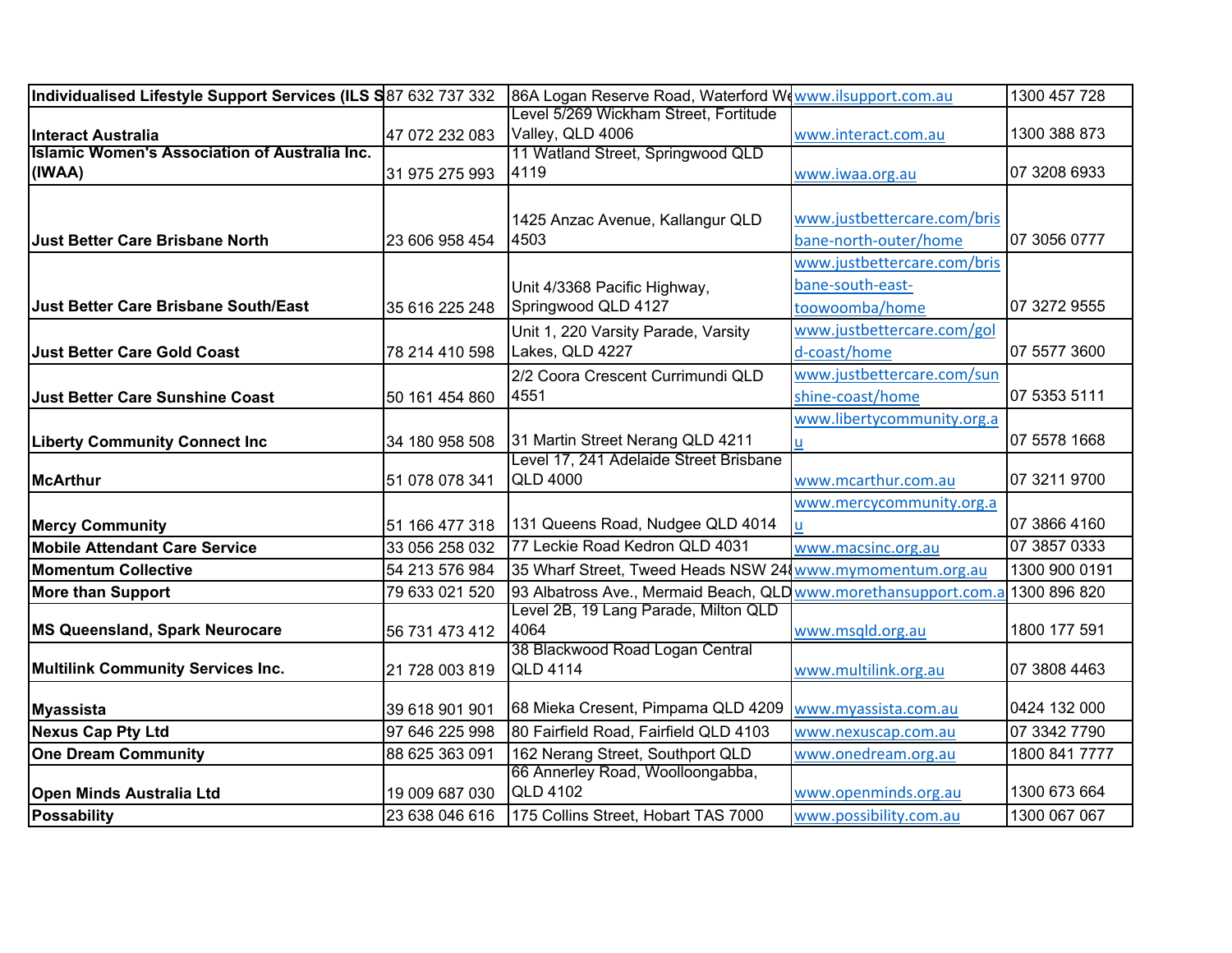|                                                       |                | Level 1, 333 Collins St Melbourne VIC                      | www.programmed.com.au/ca      |              |
|-------------------------------------------------------|----------------|------------------------------------------------------------|-------------------------------|--------------|
| <b>Programmed Care</b>                                | 17 007 141 531 | 3000                                                       | re                            | 13 10 95     |
|                                                       |                | Unit 1, 8-14 Saint Jude Court, Browns                      | www.realcommunityservices.    |              |
| <b>Real Community Services</b>                        | 74 117 218 416 | Plains, QLD 4118                                           | com.au                        | 1800 880 826 |
|                                                       |                |                                                            | www.rightathome.com.au/fra    |              |
|                                                       |                |                                                            | nchisees/home-care-brisbane   |              |
|                                                       |                |                                                            | bayside/right-at-home-        |              |
| <b>Right at Home Brisbane Bayside</b>                 | 45 624 598 349 | 5/457 Esplanade, Manly 4179 QLD                            | brisbane-bayside              | 07 3188 9507 |
|                                                       |                |                                                            | www.rightathome.com.au/fra    |              |
|                                                       |                |                                                            | nchisees/home-care-brisbane-  |              |
|                                                       |                | Oxley House 1B 20 Hockings Street,                         | south/right-at-home-brisbane  |              |
| <b>Right at Home Brisbane South</b>                   | 80 626 667 678 | West End QLD 4101                                          | south                         | 07 3193 7379 |
| <b>Right at Home Gold Coast &amp; Northern Rivers</b> | 81 623 286 662 | 6/17 Karp Court Bundall QLD 4217                           | www.rightathome.com.au        | 07 5655 0519 |
|                                                       |                |                                                            | www.rightathome.com.au/fra    |              |
|                                                       |                |                                                            | nchisees/home-care-sunshine-  |              |
|                                                       |                | 8/20 Innovation Parkway, Birtinya QLD                      | coast/right-at-home-sunshine- |              |
| <b>Right at Home Sunshine Coast</b>                   | 22 614 220 370 | 4575                                                       | coast                         | 07 5301 9340 |
| <b>Rural Lifestyle Options Australia</b>              | 55 956 904 691 | Unit 4b/21 Mayes Avenue, Logan Centra www.rloa.org.au      |                               | 1300 032 175 |
|                                                       |                | 4A / 59 Brisbane Road, Redbank QLD                         |                               |              |
| <b>SAGABOL Disability Services (SDS)</b>              | 54 813 426 788 | 4301                                                       | www.sagabol.com.au            | 07 3447 0486 |
| <b>Selectability LTD</b>                              | 27 174 635 449 | 66-68 Charles St, Aitkenvale QLD 4814                      | www.selectability.com.au      | 1800 133 123 |
|                                                       |                | Level 1, 50 O'Connel Street, Parramatta<br><b>NSW 2150</b> |                               |              |
| <b>Southern Cross Community Healthcare</b>            | 25 002 998 503 | Shop 12b, 9 Maryborough Street,                            | www.scch.com.au               | 1800 989 000 |
| <b>Southern Cross Support Services</b>                | 77 151 293 515 | Bundaberg Central QLD 4670                                 | www.scss.org.au               | 1300 727 701 |
|                                                       |                | 109 Logan Road, Woolloongabba QLD                          |                               |              |
| <b>Spinal Life Australia</b>                          | 39 293 063 049 | 4102                                                       | www.spinal.com.au             | 1300 774 625 |
|                                                       |                | 60 Harcourt Street, New Farm QLD                           |                               |              |
| <b>Staffing Options</b>                               | 15 099 462 638 | 4005                                                       | www.staffingoptions.com.au    | 07 3254 1000 |
| <b>Sunshine Coast Independent Living Services</b>     | 77 040 371 974 | 9 Daniel Street, Nambour QLD 4560                          | www.scils.com.au              | 07 5441 7278 |
|                                                       |                | Level 1, 262 Montague Road, West                           |                               |              |
| <b>Synapse</b>                                        | 75 631 135 125 | End, QLD 4101                                              | www.synapse.org.au            | 1800 673 074 |
|                                                       |                | 28 Bayview Street, Runaway Bay, Qld,                       | www.totalhealthcareaustralia  |              |
| <b>Total Healthcare Australia</b>                     | 15 644 981 886 | 4216                                                       | .com.au                       | 1300 069 677 |